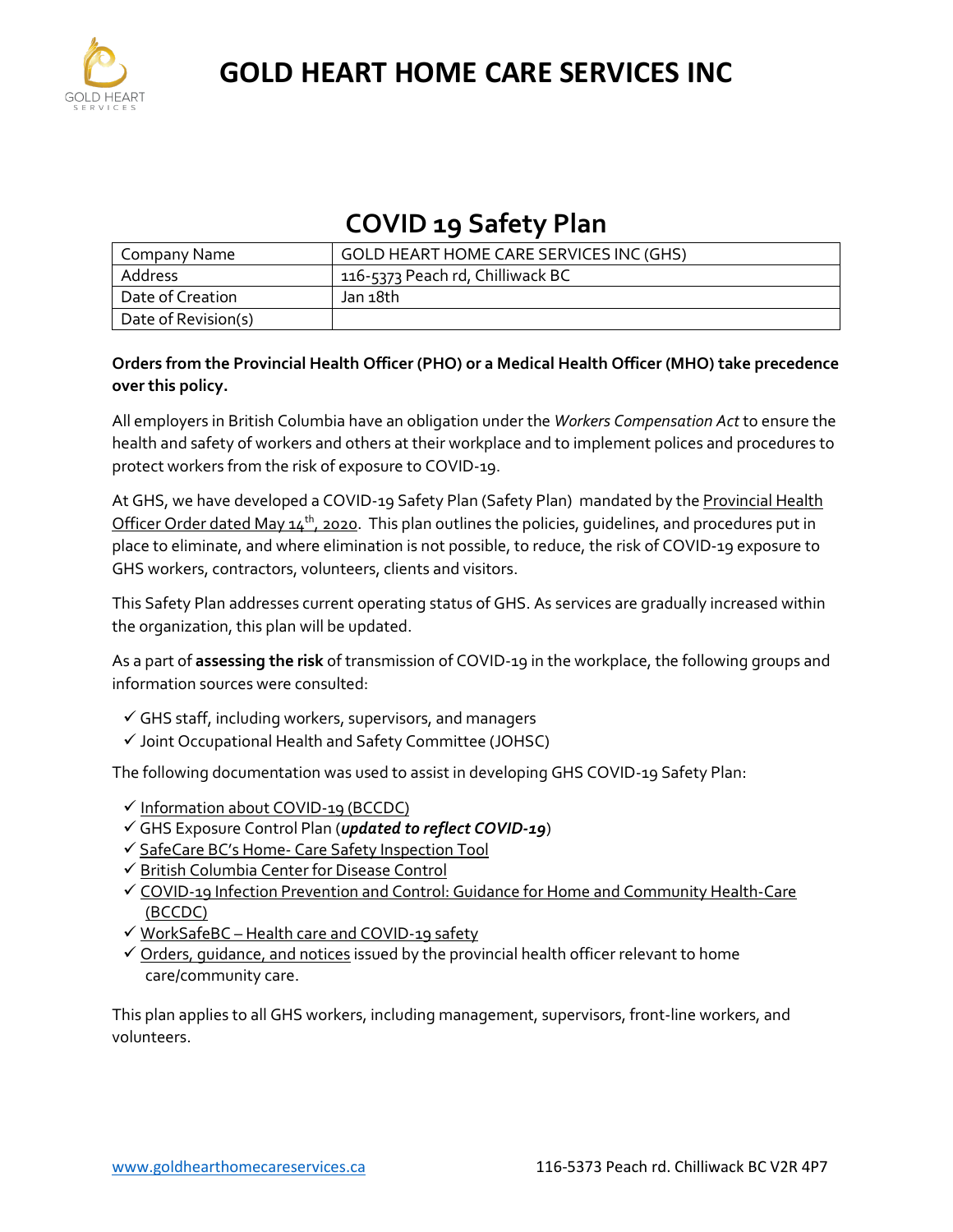

### **Current Control Measures in place at Gold Heart Home Care Services**

### **Workers (including Contractors & Volunteers)**

- $\checkmark$  Workers are encouraged to use the BC COVID-1[9 self-assessment tool](https://bc.thrive.health/covid19/en) and are instructed not to come to work if they are experiencing or hav[e COVID-19 like symptoms.](http://www.bccdc.ca/health-info/diseases-conditions/covid-19/about-covid-19/symptoms)
- $\checkmark$  Workers with signs or symptoms of illness, as well as those in self-isolation or quarantine in accordance with public health directives, are not permitted to come to work.
- $\checkmark$  Procedures are in place for workers to follow should they develop symptoms consistent with COVID-19 while at work or after their shift.
- $\checkmark$  All workers are [actively screened o[r self screen\]](https://bc.thrive.health/) for signs and symptoms of illness, including COVID-19 prior to every shift. Screening results are documented.
- $\checkmark$  Workers are aware of how to report hazards in the workplace.
- $\checkmark$  Workers have received refresher training on infection control practices.
- $\checkmark$  Supervisors have been trained on how to support workers in following the policies/procedures and know how to monitor/respond to identified hazards.
- $\checkmark$  All training has been documented and can be provided upon request.

### **Clients**

- $\checkmark$  All clients are actively screened for signs and symptoms of illness, including COVID-19 prior to every visit. In-person screening is done at a 2-meter distance using appropriate Personal Protective Equipment (PPE).
- $\checkmark$  Family members or others in the home at the time of the client visit are screened for signs and symptoms of illness and are asked to maintain a 2-meter distance throughout the visit.
- $\checkmark$  Procedures are in place if a client is positive for symptoms of COVID-19 as a result of the screening.
- $\checkmark$  If providing care to clients who are symptomatic or pending/confirmed COVID-19 positive, the worker is to follow contact and droplet precautions. Workers are aware of and trained in those procedures.

### **Hand Hygiene**

- $\checkmark$  Alcohol based hand rub (ABHR) with at least 70% alcohol content is available in portable sizes that can easily be transported by the worker to home visits.
- $\checkmark$  Workers must practice diligent hand hygiene before, after and during each episode or provision of care – cleaning their hands with soap and water or ABHR.
- $\checkmark$  Clients should perform hand hygiene at the start of the visit and are encouraged to perform hand hygiene as needed throughout the visit.

### **For workers in an office environment**

- $\checkmark$  ABHR is available at entry and exit points.
- $\checkmark$  Sinks are well stocked with plain soap and paper towels for hand washing.
- $\checkmark$  Supplies such as disinfecting wipes, tissues and waste receptacles are available as required at pointof-use.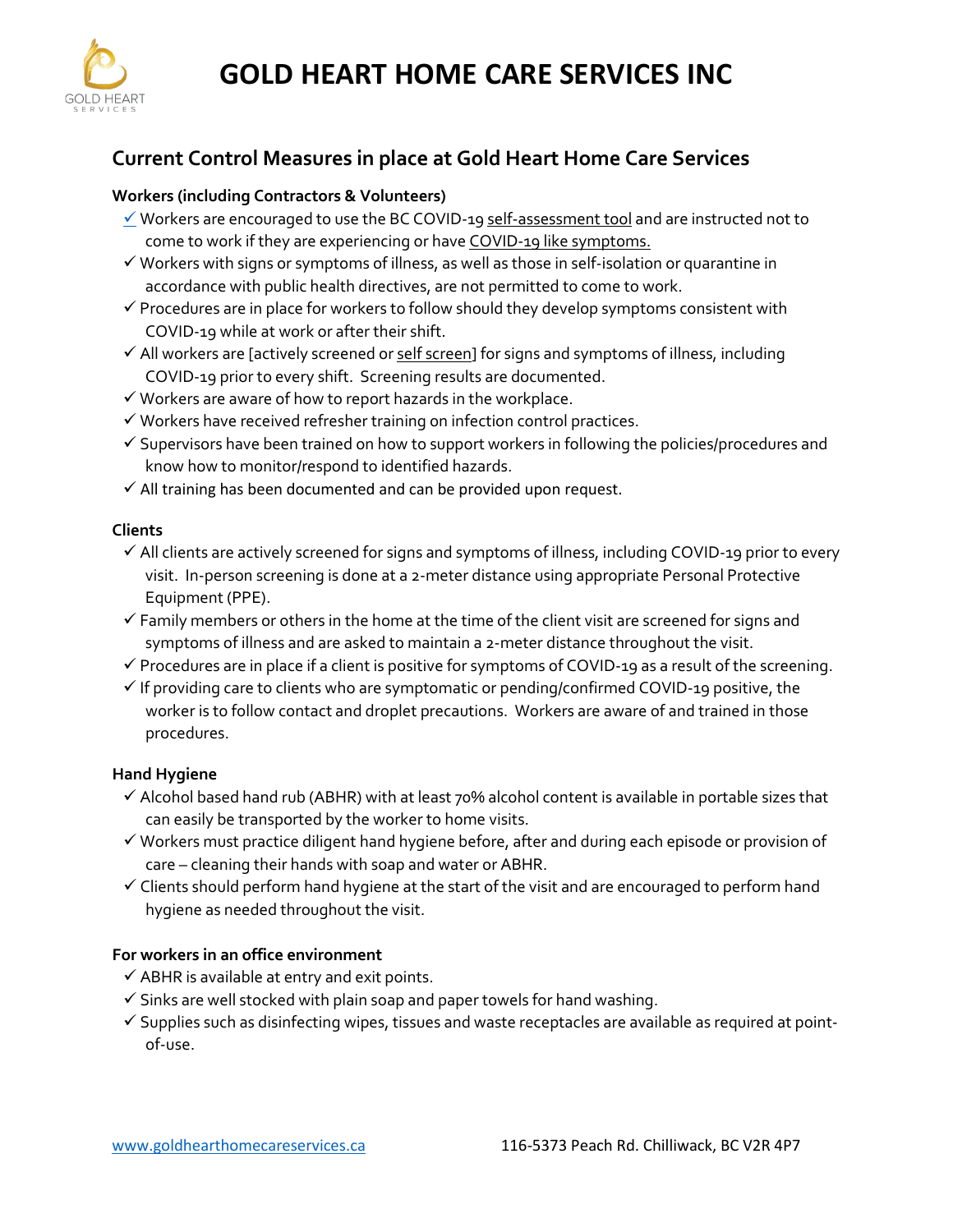

### **Respiratory Hygiene**

 $\checkmark$  Workers are aware and are instructed on the importance of diligent respiratory etiquette. This includes covering coughs and sneezes, avoiding touching the face, mouth, nose, eyes, and mask.

#### **Workplace Arrangements**

- $\checkmark$  Virtual meeting tools and/or phone calls in lieu of in-person meetings or training sessions are held whenever possible. All required control measures, such as physical distancing, must be in place if communication or training takes place in person.
- $\checkmark$  Workers will maintain physical distancing measures whenever possible.
- $\checkmark$  Work tasks have been postponed, re-arranged, or planned in such a way that workers are not required to work in proximity to one another

### **Personal Protective Equipment (PPE)**

- $\checkmark$  Workers are trained on the proper use, care, maintenance, and disposal of personal protective equipment (PPE). This includes donning (putting on) and doffing (removing) PPE.
- $\checkmark$  GHS has trained, tested, and monitored staff compliance to ensure vigilant donning, wearing, and doffing of PPE.
- $\checkmark$  During the COVID-19 pandemic, all workers should wear a surgical/procedure mask and gloves when visiting clients who are asymptomatic.
- $\checkmark$  Workers always follow droplet and contact precautions when providing care to clients who are symptomatic or pending/confirmed COVID-19 positive.
- $\checkmark$  Clients who are pending/confirmed COVID-19 positive and can tolerate wearing a mask are encouraged to wear one for the duration of their care visit.

#### **Cleaning and Disinfection**

- $\checkmark$  Cleaning products and disinfectants used at GHS are [effective against COVID-19.](http://www.bccdc.ca/Health-Professionals-Site/Documents/COVID-19_MOH_BCCDC_EnvironmentalCleaning.pdf)
- $\checkmark$  Workers responsible for cleaning resident care equipment have been informed and are trained in and aware of their duties.
- $\checkmark$  Equipment and supplies are dedicated to a single client where possible. If this is not possible, all reusable equipment that is shared between clients must be cleaned and disinfected after use with each client.
- $\checkmark$  Workers have access to approved cleaning/disinfection wipes that can be easily carried to home environments.
- $\checkmark$  Workers using a vehicle for work routinely clean and disinfect high touch point areas such as seatbelt, steering wheel, head rest, door handles, and hand holds.

### **For workers in an office environment**

 $\checkmark$  All shared equipment (phones, tablets, computers, printers etc.) are cleaned and disinfected regularly.